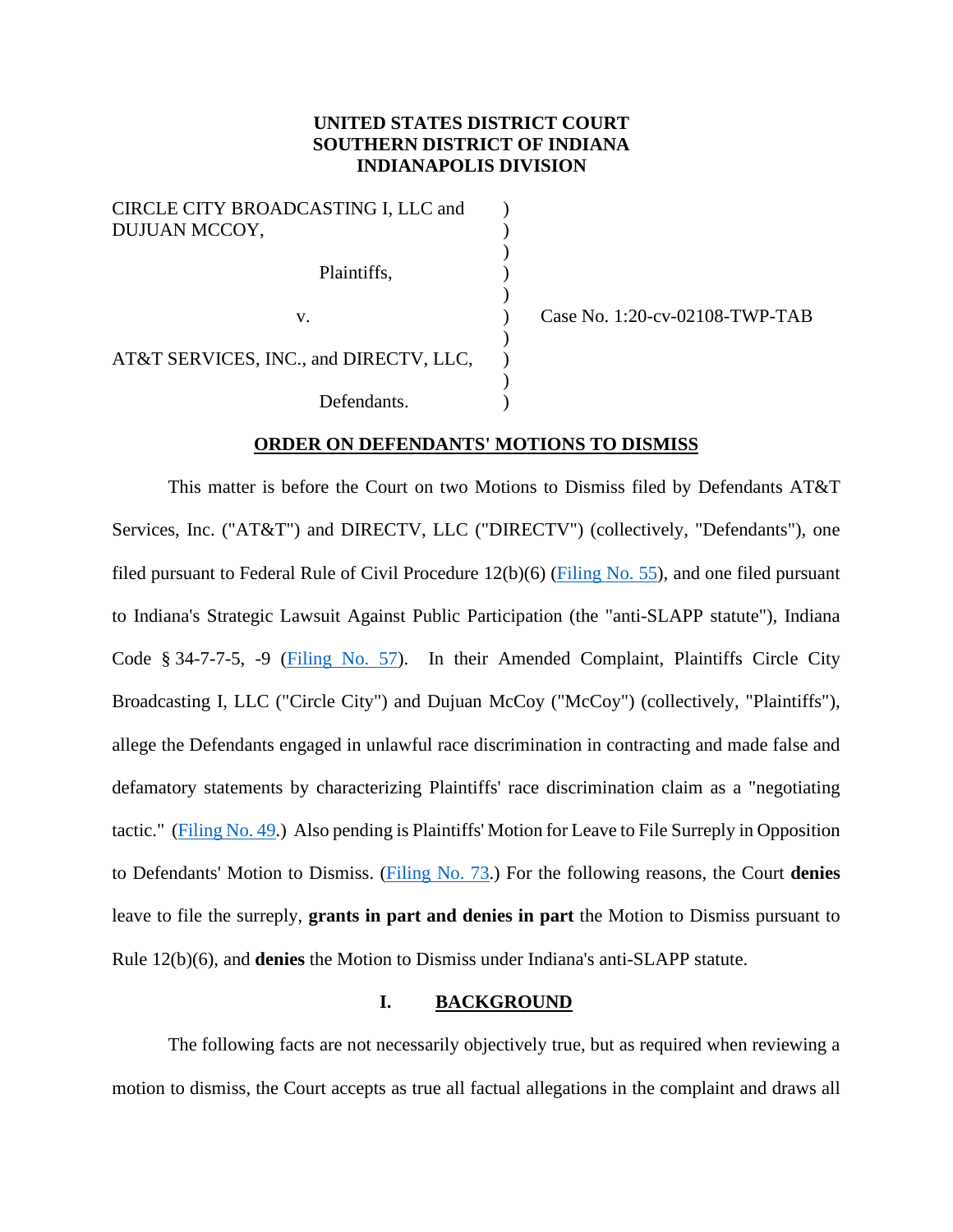inferences in favor of Plaintiffs as the non-moving party. *See Bielanski v. County of Kane*, 550 F.3d 632, 633 (7th Cir. 2008).

Circle City is a minority-owned, local television broadcasting company with television stations located in and serving Indianapolis, Indiana, and the surrounding areas. [\(Filing No. 49 at](https://ecf.insd.uscourts.gov/doc1/07318431707?page=12)  [¶ 12.](https://ecf.insd.uscourts.gov/doc1/07318431707?page=12)) McCoy˗˗Circle City's majority owner who serves as the President and Chief Executive Officer of Circle City-is Black. *Id.* at ¶ 13. On September 19, 2019, Circle City purchased WISH-TV and WNDY from Nexstar Broadcasting, Inc. ("Nexstar"). *Id.* at ¶ 18. Prior to Circle City's purchase of these two stations, Nexstar had been receiving full market price in retransmission payments from AT&T. *Id.* at ¶ 19. On the date the stations were purchased by Circle City, AT&T halted all retransmission payments. *Id.*

During the fall of 2019, when the two television stations were being transferred from Nexstar to Circle City, the transition in ownership, management, and programming experienced no issues. *Id.* at ¶ 20. As Circle City took over, it continued offering the same content and quality of television programming that Nexstar had been offering. *Id.* After it took over, Circle City made several improvements to both stations, including more local news coverage, coverage of local high school sports, increased multi-cultural reporting and representation, and the addition of a medical report. *Id.*

During the transition, Circle City was able to secure long-term deals with all but three television distributors: the Defendants and one other company. *Id.* at ¶ 22. Defendants refused to negotiate retransmission contracts with Circle City. *Id.* at ¶ 21. To understand Defendants' refusal to negotiate, McCoy emailed Randall Stephenson, the Chairman and Chief Executive Officer of AT&T Inc. at the time. *Id.* at ¶ 5. On June 23, 2020, McCoy received a response from DIRECTV's executive vice president and Chief Content Officer at the time, Rob Thun ("Thun"). *Id.* Thun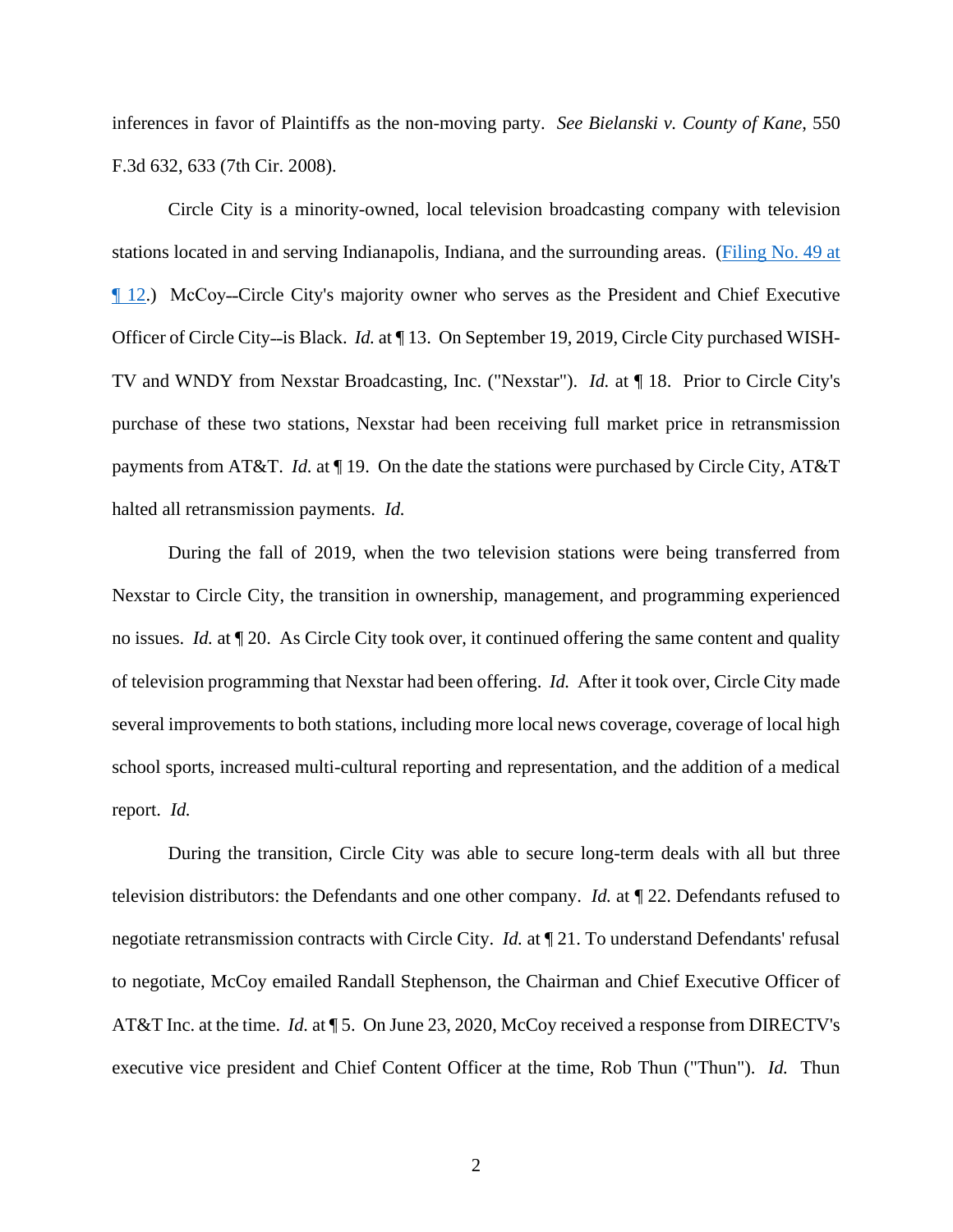stated that it was AT&T's "policy to not pay license fees for standalone non-Big 4 broadcast stations" and further stated "it does not make sense for us ultimately to charge consumers for standalone non Big-4 stations." *Id.* Circle City alleges that this is a clear falsehood given that when Nexstar owned the stations, it did not own other stations in the Indianapolis market, meaning it was a standalone non-Big 4 station, but still received retransmission fees. *Id.* Circle City also alleges that, based on comments from Defendants' employees, Defendants "maintain an internal playbook designed to suppress minority-based content." *Id.* at ¶ 7.

Due to the treatment it received from Defendants, Circle City filed a Section 1981 lawsuit on August 10, 2020. *Id.* at ¶ 28. When asked to comment on the lawsuit, Defendants, through its lead public relations manager, Teresa Mask ("Mask"), issued a statement describing the lawsuit as a "negotiating tactic" which Circle City utilized "only after [] [AT&T] declined its demands for compensation above and beyond what similar independent stations receive." *Id.* at ¶ 29. Defendants also stated that AT&T "'recently completed more extensive agreements with other minority-owned broadcasters including one who recently paid Circle City's owner \$165 million to acquire his former stations.'" *Id.* at ¶ 30.

After Defendants provided their statement, Plaintiffs sued AT&T in Indiana state court, asserting that AT&T's statement was "false and defamatory". *Id.* at ¶ 33. Plaintiffs alleged "defamation per quod, if not per se," and "general reputational damage and special economic damages." *Id.* at  $\P$  38, 48. Defendants removed the state court action to federal court under 28 U.S.C. §§ 1332, 1441, and 1446. *See Circle City Broad. I, LLC, et al. v. AT&T Corp. d/b/a U-Verse & DIRECTV*, No. 1:20-cv-02320 (S.D. Ind.). This Court then consolidated Plaintiffs' defamation claim with the Section 1981 lawsuit. [\(Filing No. 30.](https://ecf.insd.uscourts.gov/doc1/07318237903))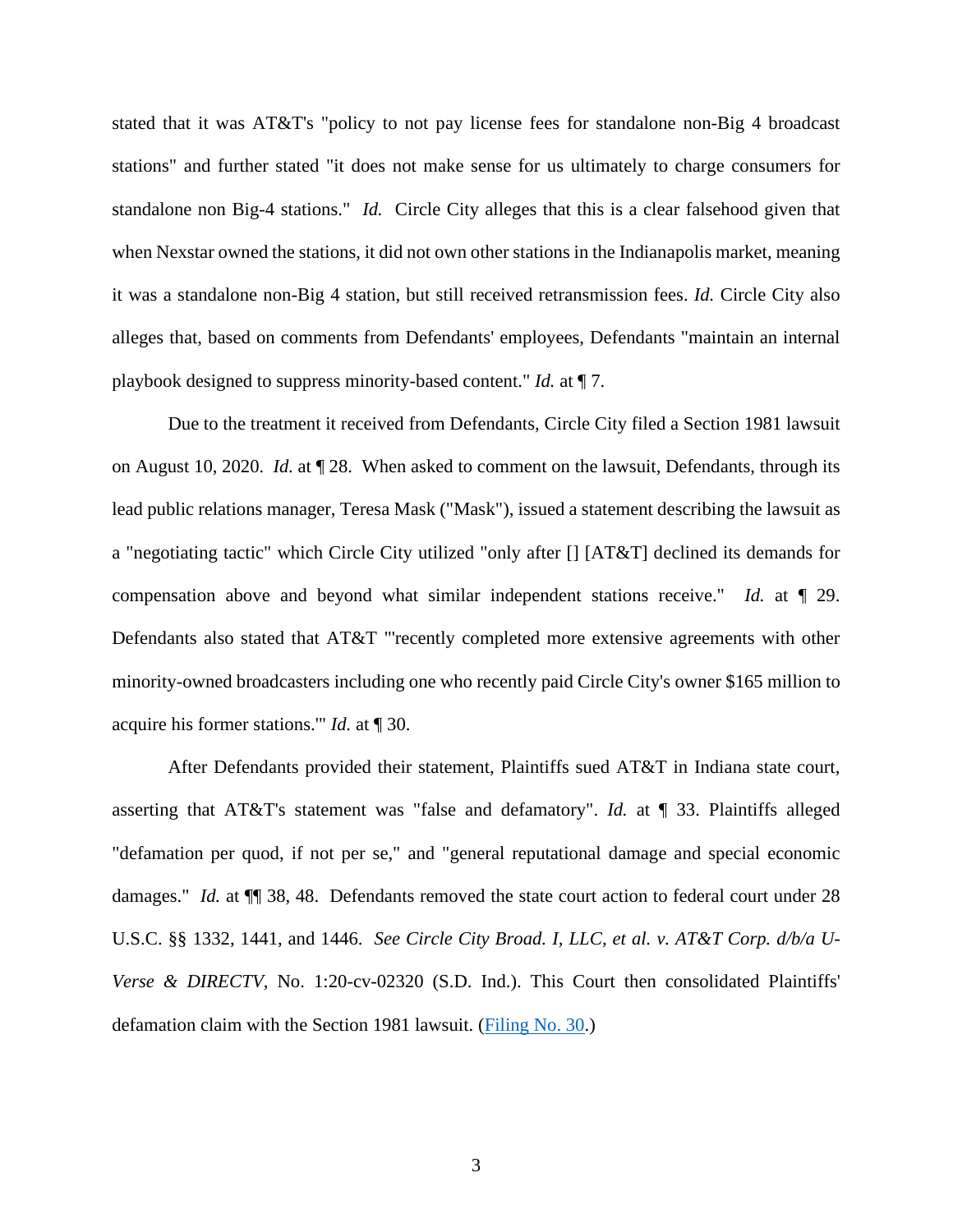#### **II. LEGAL STANDARD**

Federal Rule of Civil Procedure 12(b)(6) allows a defendant to move to dismiss a complaint that has failed to "state a claim upon which relief can be granted." Fed. R. Civ. P. 12(b)(6). When deciding a motion to dismiss under Rule 12(b)(6), the court accepts as true all factual allegations in the complaint and draws all inferences in favor of the plaintiff. *Bielanski*, 550 F.3d at 633. However, courts "are not obliged to accept as true legal conclusions or unsupported conclusions of fact." *Hickey v. O'Bannon*, 287 F.3d 656, 658 (7th Cir. 2002).

The complaint must contain a "short and plain statement of the claim showing that the pleader is entitled to relief." Fed. R. Civ. P. 8(a)(2). In *Bell Atlantic Corp. v. Twombly*, the United States Supreme Court explained that the complaint must allege facts that are "enough to raise a right to relief above the speculative level." 550 U.S. 544, 555 (2007). Although "detailed factual allegations" are not required, mere "labels," "conclusions," or "formulaic recitation[s] of the elements of a cause of action" are insufficient. *Id.*; *see also Bissessur v. Ind. Univ. Bd. of Trs.*, 581 F.3d 599, 603 (7th Cir. 2009) ("it is not enough to give a threadbare recitation of the elements of a claim without factual support"). The allegations must "give the defendant fair notice of what the . . . claim is and the grounds upon which it rests." *Twombly*, 550 U.S. at 555. Stated differently, the complaint must include "enough facts to state a claim to relief that is plausible on its face." *Hecker v. Deere & Co.*, 556 F.3d 575, 580 (7th Cir. 2009) (citation and quotation marks omitted). To be facially plausible, the complaint must allow "the court to draw the reasonable inference that the defendant is liable for the misconduct alleged." *Ashcroft v. Iqbal*, 556 U.S. 662, 678 (2009) (citing *Twombly*, 550 U.S. at 556).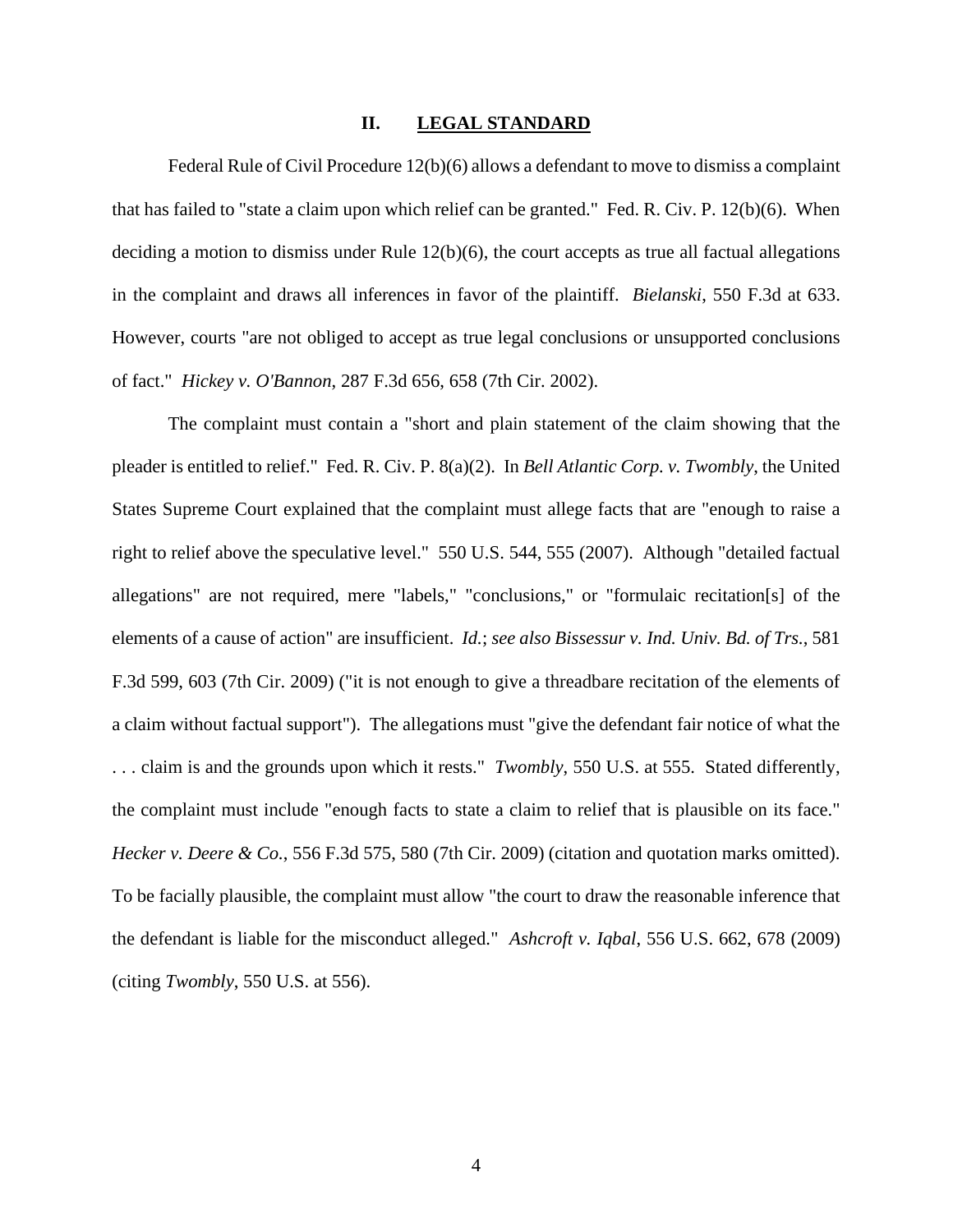#### **III. DISCUSSION**

Count I of the Amended Complaint alleges violation of 42 U.S.C. § 1981 against all Defendants and Count II alleges Defamation against AT&T. Defendants have filed two separate Motions to Dismiss: one filed pursuant to Federal Rule of Civil Procedure 12(b)(6) [\(Filing No.](https://ecf.insd.uscourts.gov/doc1/07318489936)  [55\)](https://ecf.insd.uscourts.gov/doc1/07318489936), and one filed pursuant to Indiana's anti-SLAPP statute, Ind. Code § 34-7-7-5, -9 [\(Filing No.](https://ecf.insd.uscourts.gov/doc1/07318490205)  [57\)](https://ecf.insd.uscourts.gov/doc1/07318490205). As an initial matter, the Court will address Plaintiffs' Motion for Leave to File Surreply in Opposition to Defendants' Motion to Dismiss [\(Filing No. 73\)](https://ecf.insd.uscourts.gov/doc1/07318585240), before turning to the merits of each motion to dismiss.

## **A. Plaintiffs' Motion for Leave to File Surreply**

Plaintiffs allege that Defendants, for the first time in their reply brief, advanced the argument that a "defamation plaintiff must demonstrate actual malice on behalf of the *speaker*, not the speaker's employer or other agent[,]" and citing *Mimms v. CVS Pharmacy, Inc.*, 889 F.3d 865 (7th Cir. 2018) for the first time. [\(Filing No. 73 at 2.](https://ecf.insd.uscourts.gov/doc1/07318585240?page=2)) "The purpose for having a motion, response and reply is to give the movant the final opportunity to be heard and to rebut the non-movant's response, thereby persuading the court that the movant is entitled to the relief request by the motion." *Lady Di's Inc. v. Enhanced Servs. Billing, Inc.*, No. 1:09-cv-0340-SEB-DML, 2010 WL 1258052, at \*2 (S.D. Ind. Mar. 25, 2010) (quotation omitted). But "new arguments and evidence may not be raised for the first time in a reply brief. Reply briefs are for replying, not raising arguments or arguments that could have been advanced in the opening brief." *Reis v. Robbins*, 4:14-cv-00063-RLY-TA, 2015 WL 846526, at \*2 (S.D. Ind. Feb. 26, 2015) (quotation omitted). Courts allow a surreply only in limited circumstances to address new arguments or evidence raised in the reply brief or objection to the admissibility of evidence cited in the response. *See, e.g., id.*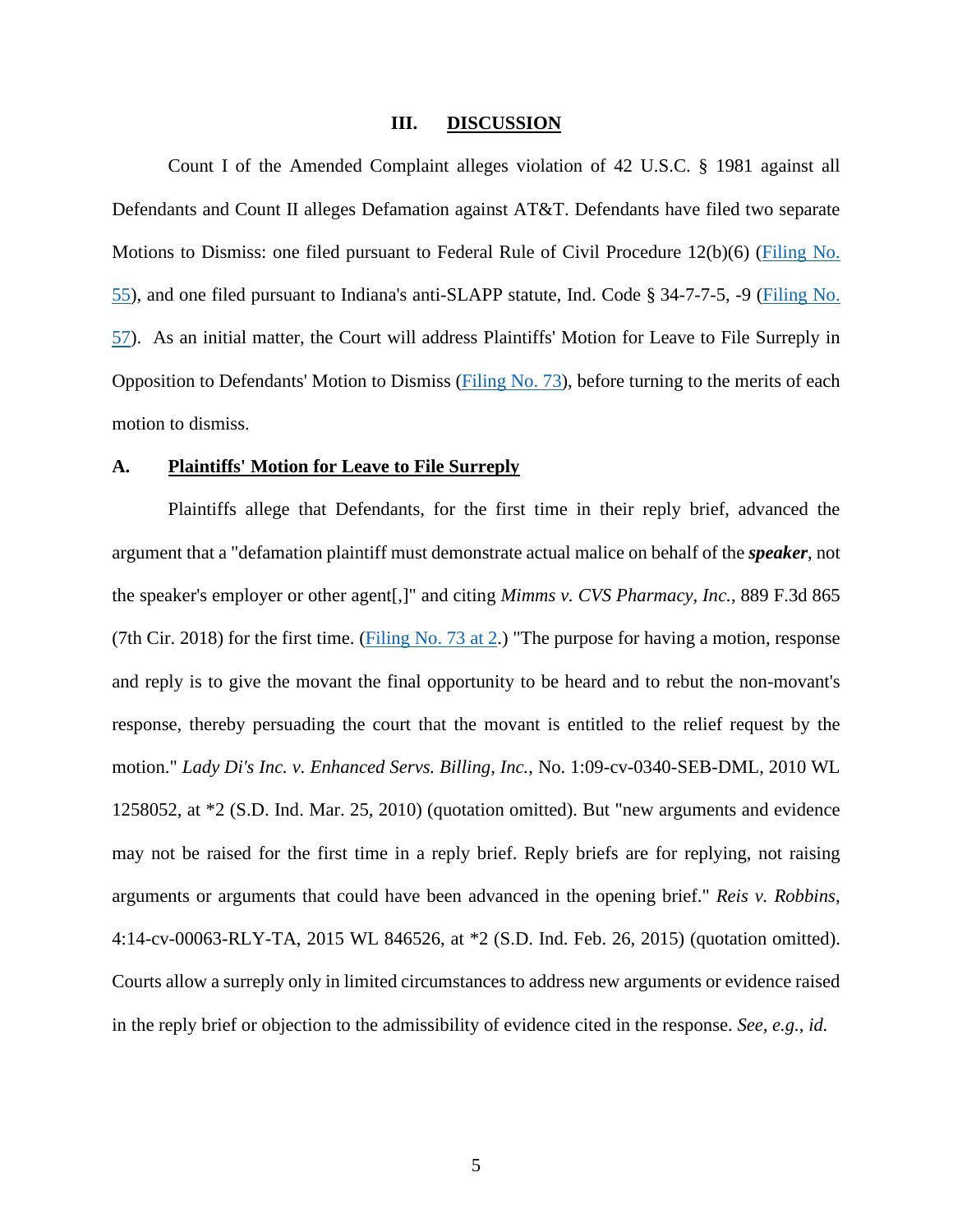The Court has reviewed the parties' briefing, including Plaintiffs' proposed surreply brief. While Defendants did cite a new case in their reply brief, the argument presented was a direct reply to the argument made in Plaintiffs' response attempting to use their Section 1981 claim as support for their defamation claims. This is not a "new argument or evidence" and fails to meet the standard permitting a surreply. Plaintiffs' motion is **denied**.

## **B. Defendants' Rule 12(b)(6) Motion to Dismiss**

In its first Motion to Dismiss, Defendants contend the Plaintiffs have failed to state a claim for race discrimination under Section 1981 and for defamation. The Court will address the claims and arguments in turn.

### **1. Section 1981 Claim**

Plaintiffs allege that the Defendants "refused and continue to refuse to contract in a nondiscriminatory manner with Circle City as required by 42 U.S.C. § 1981". (Filing No. 49 at  $\P$  1.) Section 1981 gives "[a]ll persons within the jurisdiction of the United States" the same right "to make and enforce contracts" without respect to race. 42 U.S.C. § 1981(a). To state a claim under Section 1981, a plaintiff must allege "(1) he is a member of a racial minority; (2) the defendants had the intent to discriminate on the basis of race; and (3) the discrimination concerned the making or enforcing of a contract." *Pourghoraishi v. Flying J, Inc.*, 449 F.3d 751, 756 (7th Cir. 2006). Further, in the context of a Section 1981 claim, "a plaintiff must initially plead and ultimately prove that, but for race, it would not have suffered the loss of a legally protected right." *Comcast Corp. v. Nat'l Ass'n of Afr. Am.-Owned Media*, 140 S. Ct. 1009, 1019 (2020).

Defendants argue that Circle City has failed to state a claim under Section 1981 "because its own allegations defeat any claim that its owner's race was the but-for cause of AT&T's decision not to contract with Circle City." (Filing No. 56 at  $9$ .) Defendants support this argument on two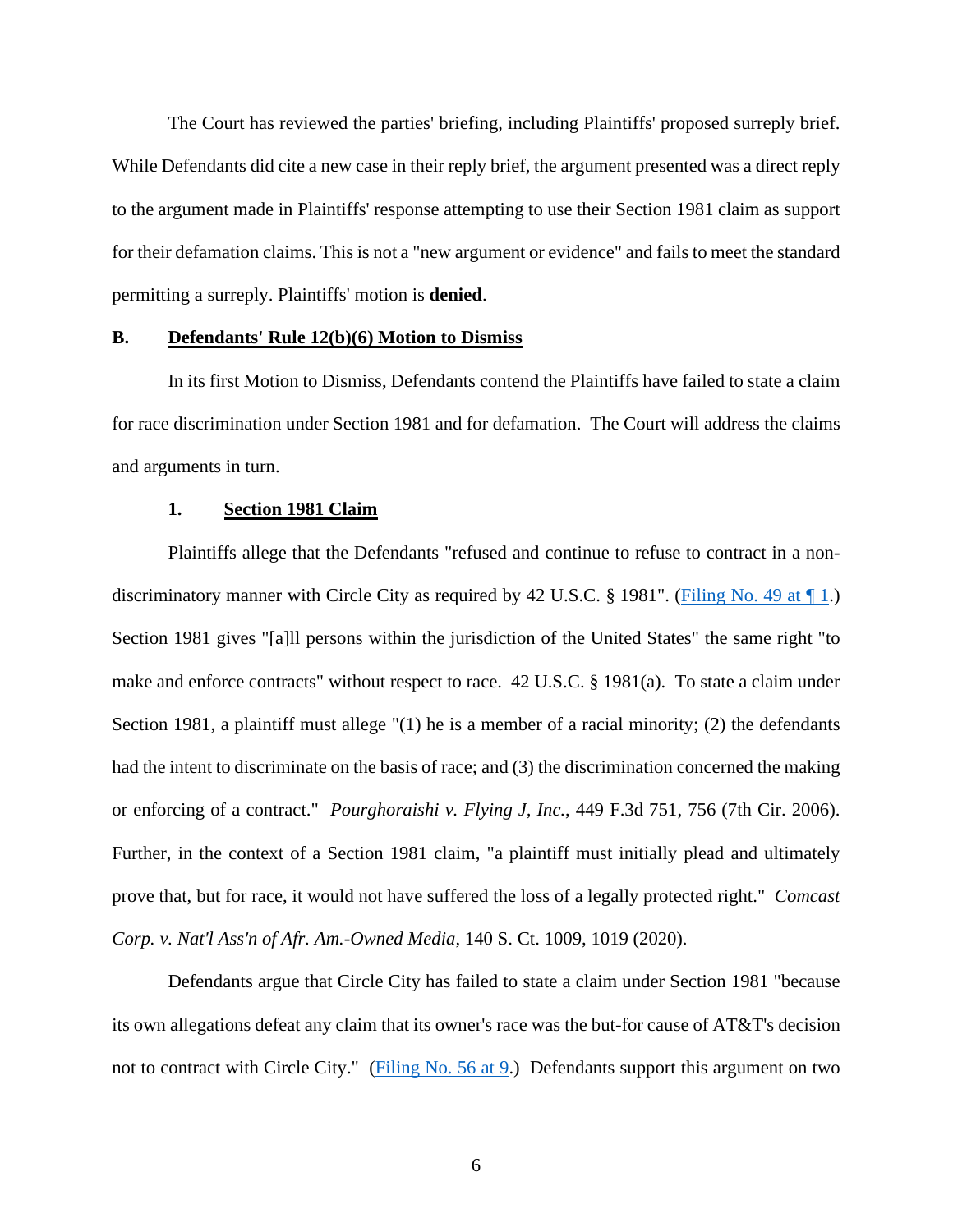bases. First, asserting the Supreme Court's reasoning in *Iqbal*, Defendants argue that the following

conclusory statements must be disregarded:

- "This case is a result of [AT&T] first refusing to negotiate a contract with Circle City because the stations in question are now owned by a Black man  $\ldots$ ." (Filing No. 49 at  $\P$  3.)
- "Based on comments made by employees of [AT&T], the Plaintiffs understand that [AT&T] maintain[s] an internal playbook designed to suppress minority-based content." *Id.* at ¶ 7.
- Other than these improvements, the only meaningful change was the fact that the stations were now majority owned by an African American, McCoy. Instead of being recognized and celebrated as a great American accomplishment and advancement for minorities when McCoy purchased the stations, [AT&T] viewed it as a downgrade. [AT&T] refused to negotiate the retransmission contracts in good faith with the minorityowned Circle City. *Id.* at ¶ 21.
- "When McCoy came on the scene, [AT&T's] fair treatment of the station stopped. [AT&T's] approach to Circle City reflected its bias against the race of Circle City's owner, McCoy." *Id.* at ¶ 24.

Second, Defendants argue that the remaining, non-conclusory allegations fail to plead that

Circle City's status as a minority-owned business was the "but-for" cause of Defendants not negotiating a retransmission agreement with the Circle City. [\(Filing No. 56 at 12.](https://ecf.insd.uscourts.gov/doc1/07318489948?page=12)) Specifically, Defendants argue that Circle City admits "AT&T had facially 'benign and business related' reasons for its decision not to pay Circle City its requested retransmission fees: AT&T would not pay Circle City 'license fees for standalone non-Big 4 broadcast stations' like WISH and WNDY." *Id.* Though Plaintiffs allege in their Amended Complaint that Defendants' alleged reasoning is untrue, Defendants ask the Court to disregard this allegation as "not plausible and [] conclusory." *Id.* at 13. Defendants assert that their response said nothing requiring that the Big 4 stations be "in the Indianapolis market" and then, by citing previous decisions by the Federal Communications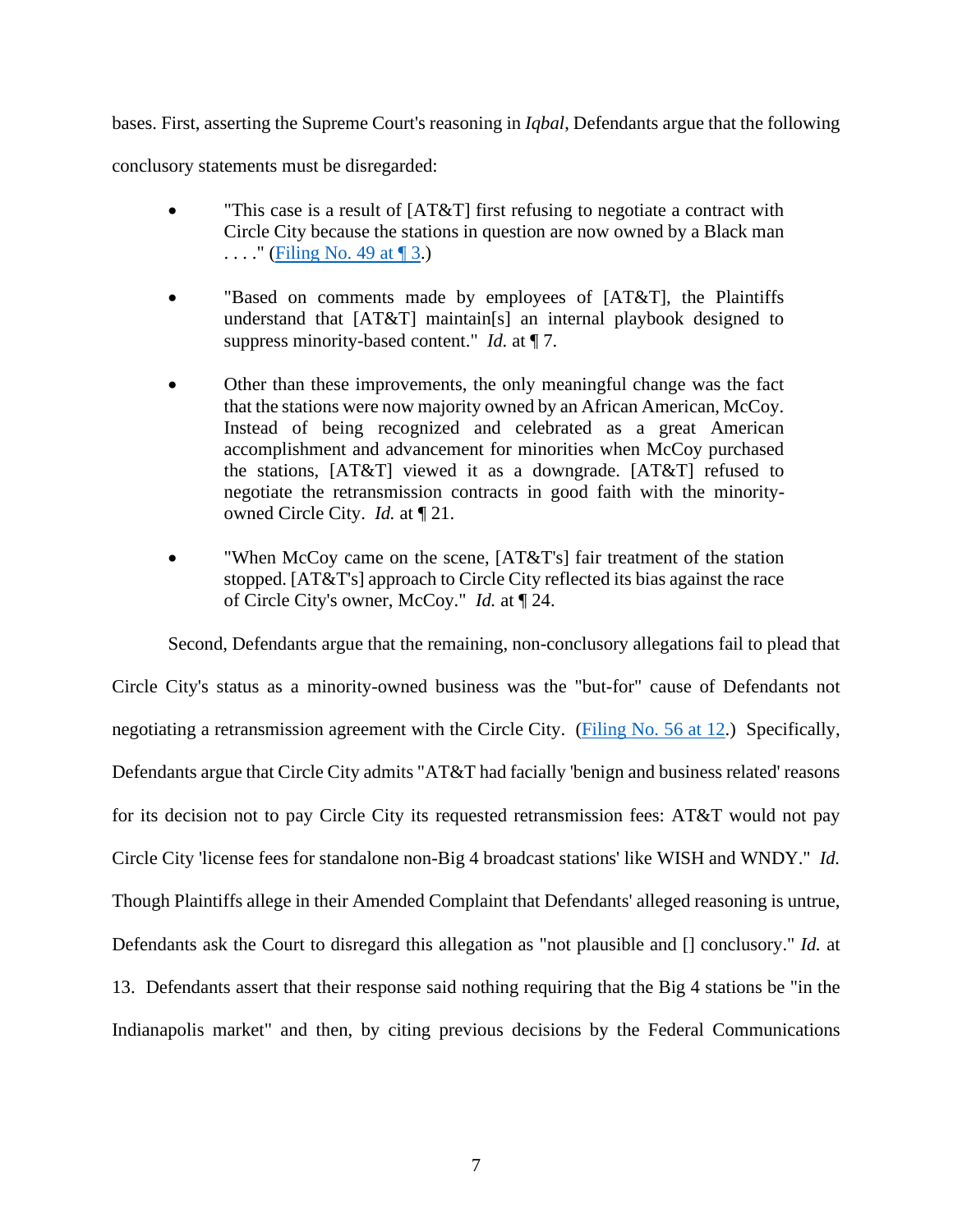Commission involving Nexstar, ask the Court to "draw on its judicial experience and common sense" to disregard Circle City's allegation. *Id.* at 13-14.

In response, Plaintiffs argue that their allegations are not legal conclusions, but factual assertions that both state a claim for racial discrimination and would withstand scrutiny under *Iqbal.* [\(Filing No. 62 at 6.](https://ecf.insd.uscourts.gov/doc1/07318532544?page=6)) (quoting BLACK's LAW DICTIONARY 669 (9th ed. 2009)). As these factual allegations are required to be accepted as true when deciding a Rule 12(b)(6) motion to dismiss, Plaintiffs contend that the factual allegations in the Amended Complaint "advance the claim that had Circle City's owner been white and everything else remained the same, AT&T would have agreed to terms with Circle City." *Id.* at 9. Specifically, Plaintiffs allege that the Amended Complaint includes the following "but-for" factual allegations:

After the sale, Circle City, the new minority owner of these two stations, improved the content and quality—and therefore the value—of the stations but AT&T rebuffed it and offered nothing. If the content of the stations remained the same or improved and the race of the owner changed from white to Black, it is plausible to conclude that the race of the owner was the but-for cause of AT&T's refusal to negotiate a fair deal with Circle City.

*Id.*

Additionally, in response to Defendants' request that the Court "draw on its judicial experience and common sense" to accept their stated explanation for refusing to contract with Circle City, Plaintiffs argue the Defendants are asking the Court to go outside the pleadings. *Id.*

at 14. Plaintiffs allege the following:

Without seeing AT&T's agreements with Nexstar . . . there is simply no way to determine whether Nexstar's alleged national portfolio factored into AT&T's treatment of these stations, let alone whether it served as a sufficient nondiscriminatory justification for its disparate treatment of Circle City as a matter of law."

*Id.*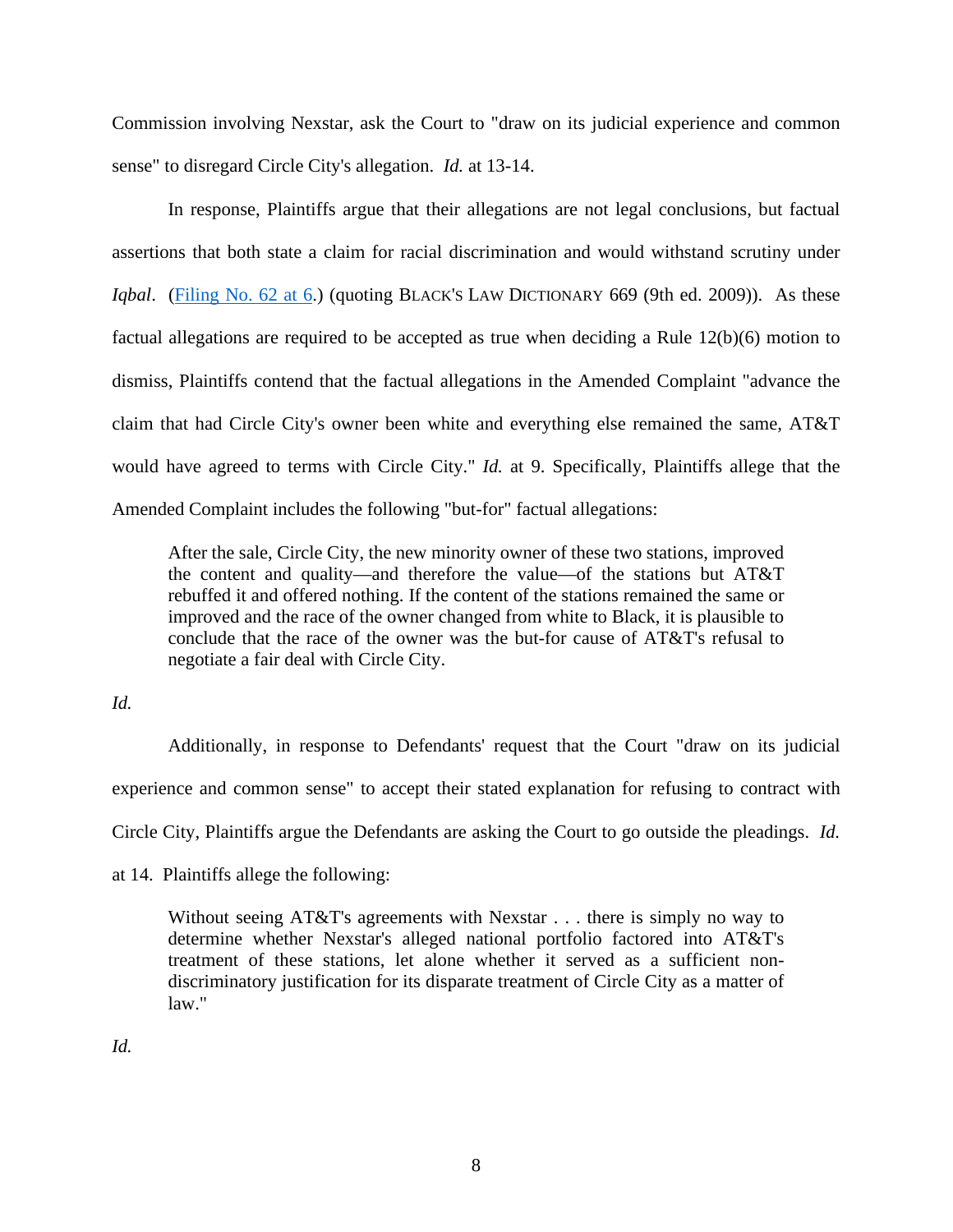Plaintiffs further conclude that "[t]he pleading stage is neither the time nor the place to litigate the believability of that justification, and AT&T's effort to assert a defense on the merits at this stage of the litigation is wholly improper." *Id.* at 15.

In reply, Defendants maintain that Plaintiffs have failed to state a claim under Section 1981 as the Amended Complaint "sets forth a lawful, plausible explanation for AT&T's refusal to pay Circle City its requested retransmission consent rates." [\(Filing No. 71 at 9.](https://ecf.insd.uscourts.gov/doc1/07318573593?page=9)) According to Defendants, by referencing and attaching the email asking for AT&T's alleged reasoning for not contracting with Circle City, the Plaintiffs have "admitted that AT&T had a facially race-neutral, benign business-related explanation for its decision not to pay Circle City its requested retransmission fees." *Id.* at 11. As Defendants contend, when this pleading is paired with the Court "draw[ing] on its judicial experience and common sense" to reject Circle City's conclusory allegation that AT&T's benign business-related explanation was "a lie," Plaintiffs have failed to state a plausible Section 1981 claim. *Id.* at 11-12.

As Defendants acknowledge in their reply brief, this Court recently denied a similar motion to dismiss brought on almost identical grounds. *See Circle City Broadcasting I, LLC, et al., v. DISH Network LLC*, No. 1:20-cv-00750-TWP-TAB at [Filing No. 55](https://ecf.insd.uscourts.gov/doc1/07318489936) (S.D. Ind. Mar. 31, 2021). And while Defendants argue that Plaintiffs' inclusion of their business-related explanation in the Amended Complaint makes this case different, the Court disagrees. Applying the but-for causation standard to Plaintiff's complaint, the Court agrees that Plaintiffs have pled enough factual information to present, at the very least, a circumstantial case for intentional discrimination. *See, e.g., Swanson v. Citibank, N.A.*, 614 F.3d 400 (7th Cir. 2010).

At the motion to dismiss stage, the Court must accept as true all of Plaintiffs' allegations. Defendants attempt to circumvent this standard by asking the Court to disregard Plaintiffs'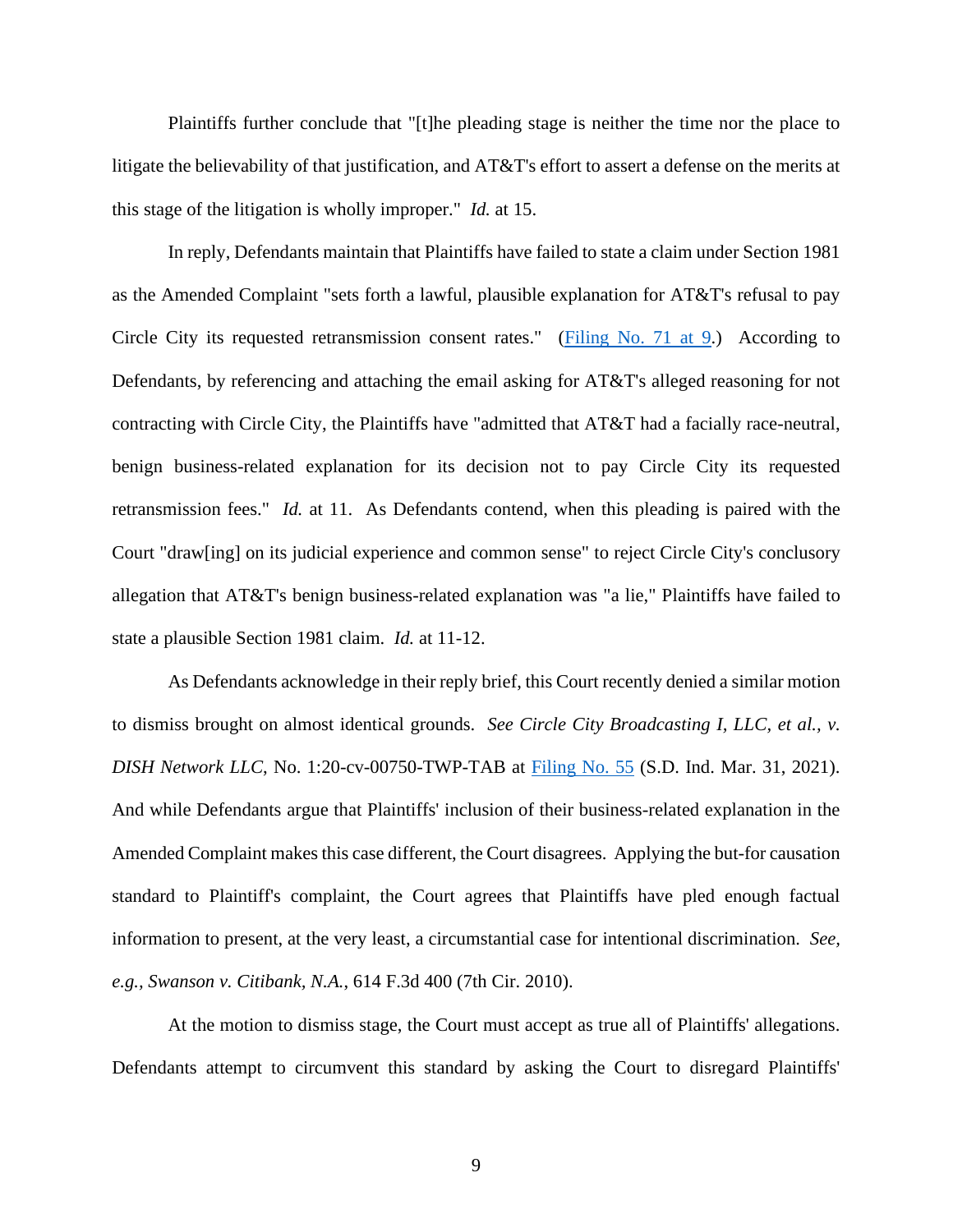allegation that the "benign, business related explanation" is a lie by using its "judicial experience and common sense." But Defendants are asking much more of this Court. Defendants' request would require this Court to move beyond the pleading stage and begin deciding the veracity of Defendants' defense to Plaintiffs' claims. "When a federal court reviews the sufficiency of a complaint, before the reception of any evidence either by affidavit or admissions, its task is necessarily a limited one. The issue is not whether a plaintiff will ultimately prevail but whether the claimant is entitled to offer evidence to support the claims." *Scheuer v. Rhodes*, 416 U.S. 232, 236 (1974). At this stage, Plaintiffs have sufficiently pleaded their Section 1981 claim; thus, the motion to dismiss this claim is **denied**.

### **2. Defamation Claim**

Plaintiffs also allege in their Amended Complaint that "AT&T . . . publicly communicated defamatory statements about McCoy and Circle City." (Filing No. 49 at  $\P$  47.)<sup>[1](#page-9-0)</sup> "Defamation is 'that which tends to injure reputation or to diminish esteem, respect, good will, or confidence in the plaintiff, or to excite derogatory feelings or opinions about the plaintiff.'" *Miller v. Cent. Indiana Cmty. Found., Inc.*, 11 N.E.3d 944, 955 (Ind. Ct. App. 2014) (citing *Davidson v. Perron*, 716 N.E.2d 29, 37 (Ind. Ct. App. 1999), trans. denied). Under Indiana law, "[t]o maintain an action for . . .defamation the plaintiff must demonstrate (1) a communication with defamatory imputation; (2) malice; (3) publication; and (4) damages." *Kelley v. Tanoos*, 865 N.E.2d 593, 596-97 (Ind. 2007). "Any statement actionable for defamation must not only be defamatory in nature, but false. The determination of whether a communication is defamatory is a question of law." *Id.* (citing *Trail v. Boys & Girls Clubs of Nw. Ind.*, 845 N.E.2d 130, 136 (Ind. 2006)).

<span id="page-9-0"></span><sup>1</sup> In particular, "[i]n public statements disseminated to media outlets requesting comment on the Section 1981 case, Mask stated that the case is a "negotiating tactic" which Circle City utilized "only after we [AT&T] declined its demands for compensation above and beyond what similar independent stations receive." [\(Filing No. 49 at 8,](https://ecf.insd.uscourts.gov/doc1/07318431707?page=8) ¶29)..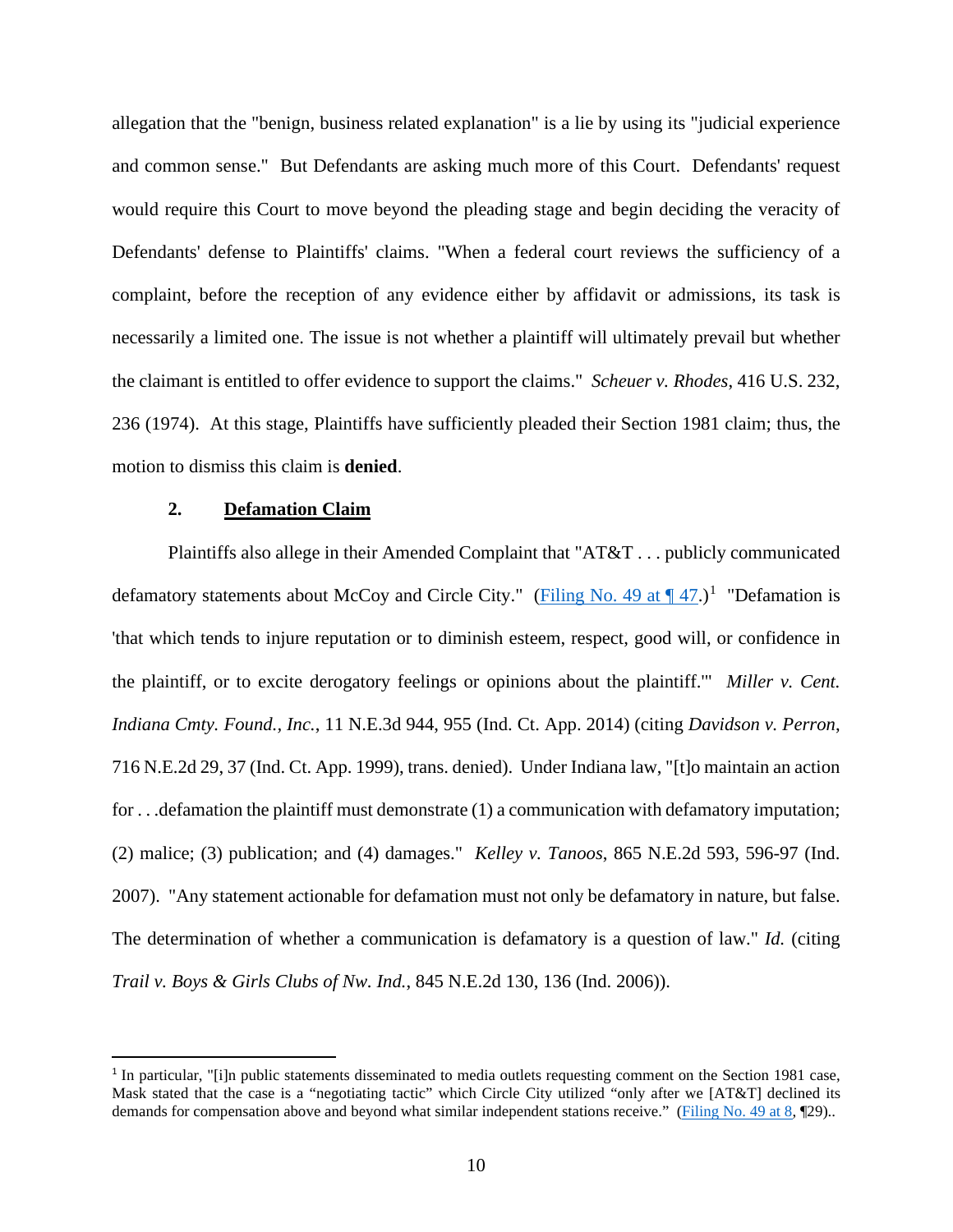Defendants argue the Plaintiffs have failed to state a claim for defamation for four reasons. The Court will address each argument individually.

## **a. AT&T's statement was a matter of opinion.**

Defendants first argue that AT&T's statement was a matter of opinion, not a verifiable statement of fact. "Opinions . . . are sometimes determined to be outside the reach of a defamation claim. An opinion is not actionable if it does not contain any provably false factual assertions." *Piersen v. Nat'l Inst. for Lab. Rels. Rsch.*, 319 F. Supp. 3d 1100, 1109 (N.D. Ind. 2018) (citing *Milkovich v. Lorain Journal Co.*, 497 U.S. 1, 20, n.7 (1990); *see also Sullivan v. Conway*, 157 F.3d 1092, 1097 (7th Cir. 1998) (holding that the statement "[plaintiff] is a very poor lawyer" was unactionable because it did not convey a verifiable falsehood like the statement "[plaintiff] lost every case he has tried" would have). Defendants contend that "AT&T's description of the Section 1981 Claim as a baseless 'negotiating tactic' is a constitutionally protected opinion that reflects AT&T's subjective characterization of the parties' dealings." [\(Filing No. 56 at 16.](https://ecf.insd.uscourts.gov/doc1/07318489948?page=16)) Defendants assert that both federal and state courts have "repeatedly held that characterizations of a party's negotiating position or bargaining strategy are constitutionally protected opinion because they do not express objectively verifiable facts." *Id.* (citing *United Consumers Club, Inc. v. Bledsoe*, 441 F. Supp. 2d 967, 980 (N.D. Ind. 2006), *amended on other grounds*, 2006 WL 2361818 (N.D. Ind. Aug. 4, 2006)).

In response, Plaintiffs contend that if they are successful in proving their Section 1981 claim—that Defendants intentionally discriminated against them—then Defendants' statement constitutes a false statement of fact. (Filing No.  $62$  at  $20$ .) Plaintiffs contend that "[t]hese statements are not merely an expression of an opinion, but rather are knowingly false statements made to conceal AT&T's racial animus." *Id.* (citing *Mourning v. Allison Transmission, Inc.*, 72

11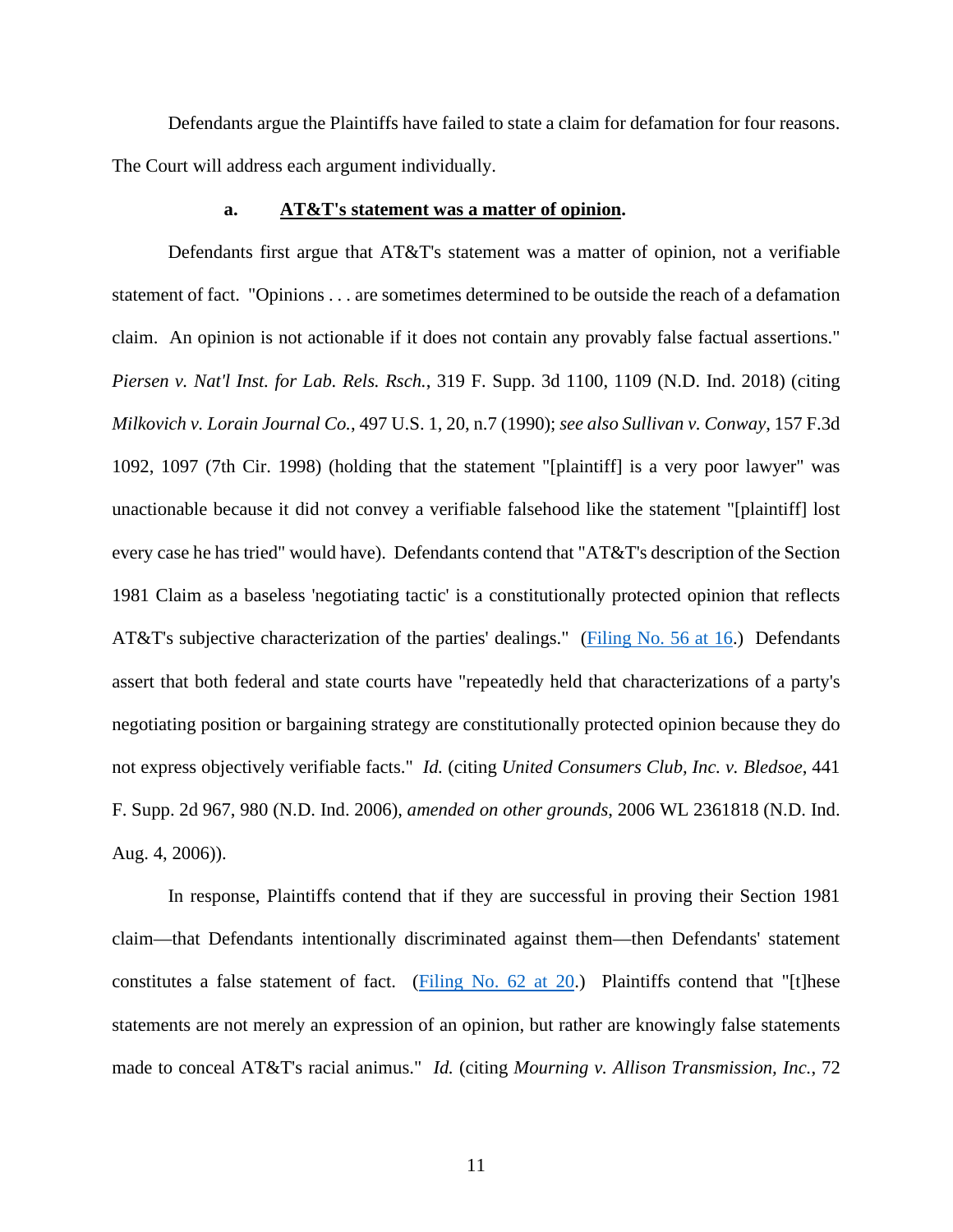N.E.3d 482, 489 (Ind. Ct. App. 2017)). Additionally, Plaintiffs contend that if "AT&T knowingly lied about its intentional discrimination to defame McCoy and Circle City" the public interest over the discrimination lawsuit does not protect Defendants' speech as a constitutionally protected opinion. *Id.* at 21. According to Plaintiffs, "while the resolution of the discrimination lawsuit may be an issue of public interest in one sense, AT&T has no right to defame the Plaintiffs simply because the dispute is a public one." *Id.* (citing *Kadambi v. Express Scripts, Inc.*, 86 F. Supp. 3d 900, 909 (N.D. Ind. 2015)).

In reply, Defendants argue that their "description of Circle City's Section 1981 lawsuit as a 'negotiating tactic' is classic constitutionally protected opinion because it reflects AT&T's perception or beliefs regarding the lawsuit and its subjective assessment of Circle City's subjective 'attitudes' and 'beliefs' in filing the lawsuit." [\(Filing No. 71 at 3-4.](https://ecf.insd.uscourts.gov/doc1/07318573593?page=3)) Defendants contend that there is no way to objectively verify or test the truth or falsity of their characterization of the lawsuit except through testimony that is "intrinsically and necessarily *subjective." Id.* (citing *Filippo v. Lee Publ'ns, Inc.*, 485 F. Supp. 2d 969, 981 (N.D. Ind. 2007) (emphasis in original)). According to Defendants, "[w]hether or not Circle City prevails on the merits of its claims of intentional racial discrimination, resolution of the Section 1981 claim will verify nothing about what Circle City's motive was in filing the lawsuit." *Id.*

The Court agrees that AT&T's statement was a subjective opinion and does not contain objectively verifiable facts. Even if Plaintiffs were ultimately successful in proving their Section 1981 claim, attempting to prove whether AT&T's description of this lawsuit as a "negotiating tactic" was defamation would require speculative and subjective testimony of the parties involved. Describing something as a "negotiating tactic", on its face, carries with it neither a positive nor a negative connotation. And even if Plaintiffs have a valid claim for filing their lawsuit, the purpose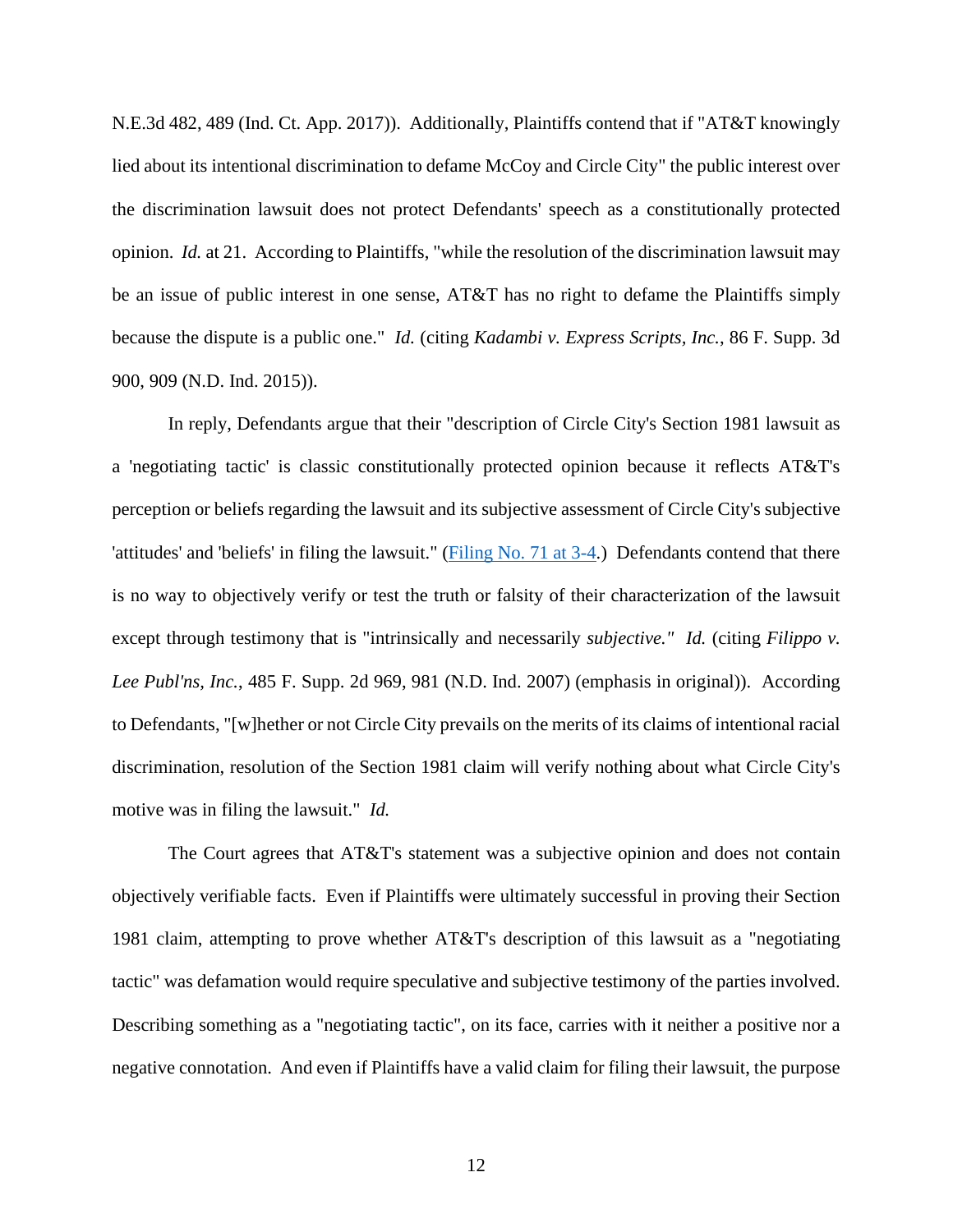behind filing it could still include, among other things, a "negotiating tactic" aimed at getting AT&T to negotiate an agreement. Thus, Plaintiffs have failed to state a claim for defamation.

## **b. AT&T's statement was not made with actual malice.**

Defendants next argue that AT&T's statement was made concerning a matter of public concern and not made with actual malice. Defendants assert that when defamatory speech concerns "matters of public or general concern," Indiana law requires Plaintiffs to prove that Defendants acted with actual malice. [\(Filing No. 56 at 17\)](https://ecf.insd.uscourts.gov/doc1/07318489948?page=17) (citing *Journal-Gazette Co. v. Bandido's, Inc.*, 712 N.E.2d 446, 452 (Ind. 1999)). Defendants contend that the negotiation of retransmission agreements and Plaintiffs' Section 1981 claim are matters of public interest. *Id.* at 18-19. However, Defendants argue that Plaintiffs have failed to plead actual malice for two reasons: AT&T's statement was not a statement of verifiable fact capable of being proven true or false and, second, Plaintiffs have "pleaded no facts stating a plausible claim that AT&T issued its statement 'with knowledge that it was false or with reckless disregard of whether it was false or not.'" *Id.* at 20 (quoting *Bandido's, Inc.*, 712 N.E.2d at 456).

In response, Plaintiffs argue that their defamation claim must be viewed in conjunction with their Section 1981 claim. [\(Filing No. 62 at 19.](https://ecf.insd.uscourts.gov/doc1/07318532544?page=19)) According to Plaintiffs, if the Defendants did intentionally discriminate against Plaintiffs, then "AT&T's statements blaming McCoy and Circle City for the impasse and its statement calling the lawsuit a negotiating tactic were knowingly false". *Id.* Plaintiffs argue that this is the required mental state for the malice element of a defamation claim. *Id.* Plaintiffs argue that "once Circle City proves that AT&T acted with the intent to discriminate based on race, Circle City will have also proved that AT&T necessarily knew that the public statements it made concerning Circle City's 'negotiating tactics' were knowingly false." *Id.*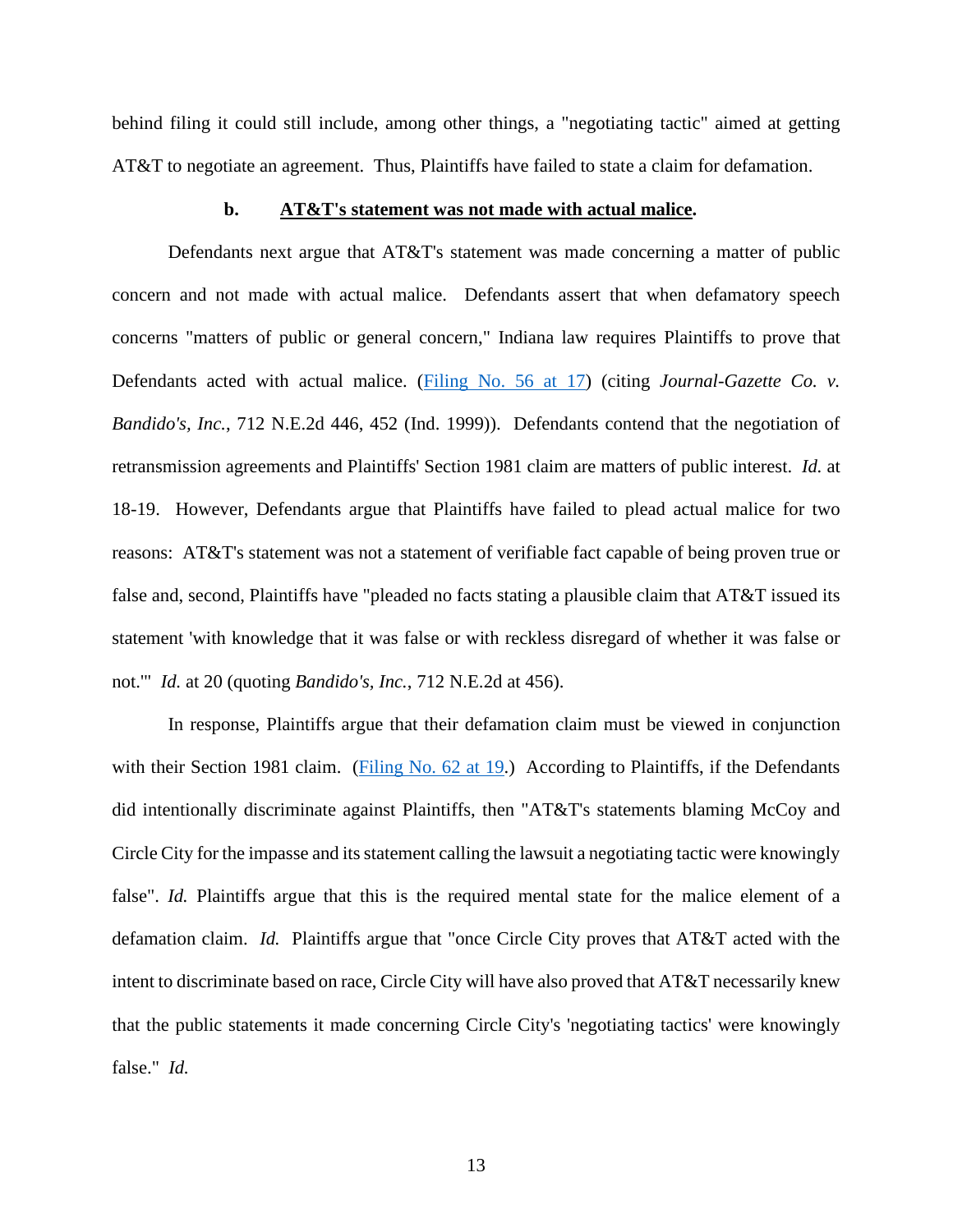In reply, Defendants argue that AT&T's statement cannot be determined as false because it does not convey objectively verifiable facts. [\(Filing No. 71 at 5.](https://ecf.insd.uscourts.gov/doc1/07318573593?page=5)) Additionally, Defendants contend that "Plaintiffs were required to plead facts in the First Amended Complaint that plausibly show Ms. Mask acted with actual malice at the time she provided the statement to Circle City's television station." *Id.* at 6. According to Defendants, even if Circle City proves that AT&T's deal team discriminated against Circle City in negotiation of the retransmission consent agreement, it does not establish "that discriminatory animus (and knowledge of it) can be imputed to Ms. Mask retroactively to the time she made the statement." *Id.* (citing *Mimms v. CVS Pharmacy, Inc.*, 889 F.3d 865 (7th Cir. 2018)).

As stated above, the Court has found that the statement made by AT&T does not contain verifiable facts. As AT&T's statement was one of subjective opinion, it can be neither false nor made with reckless disregard as to whether it was false or not. Therefore, Plaintiffs have failed to plead actual malice.

#### **c. Plaintiffs failed to plead special damages.**

Defendants also argue the Plaintiffs failed to include special damages in their Amended Complaint. "A defamatory communication is said to either be 'defamatory *per se*' or 'defamatory *per quod*'. A communication is defamatory *per se* if it imputes: (1) criminal conduct; (2) a loathsome disease; (3) misconduct in a person's trade, profession, office, or occupation; or (4) sexual misconduct." *Kelley*, 865 N.E.2d at 596. "In addition, the defamatory nature of the communication must appear without resort to extrinsic facts or circumstances." *Miller*, 11 N.E.3d at 956. "All other defamatory communications are defamatory *per quod*." *Kelley*, 865 N.E.2d at 596. According to Defendants, Plaintiffs' claim does not fall within one of the narrow categories of *per se* defamation. [\(Filing No. 56 at 22.](https://ecf.insd.uscourts.gov/doc1/07318489948?page=22))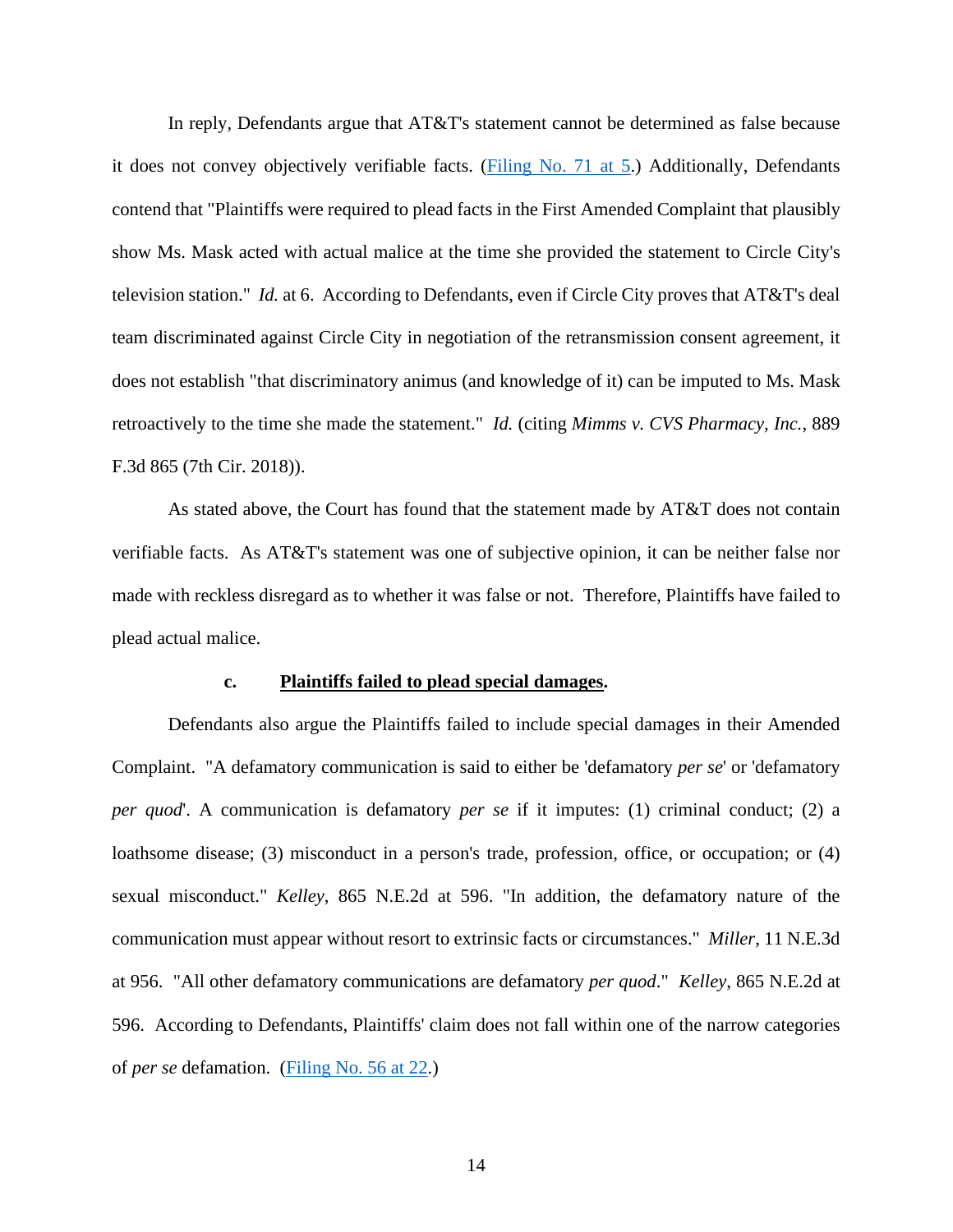As a claim for defamation *per quod*, Defendants argue that Plaintiffs' claim fails because they did not properly plead special damages. *Id.* at 24. "Actions for *per se* and *per quod* defamation are susceptible to different requirements with regard to the showing of damages." *Id.* at 597. "Damages . . . may be presumed in an action for defamation *per se* as a natural and probable consequence of the per se defamation." *Miller*, 11 N.E.3d at 956 (internal quotations omitted). But the plaintiff must plead special damages in an action for defamation *per quod*. *Kelley*, 865 N.E.2d at 597. Defendants contend that Plaintiffs only included conclusory allegations of "general reputational damage and special economic damages," which fails to meet the requirements of Federal Rule of Civil Procedure 9(g).

In response, Plaintiffs argue that they have alleged they suffered general reputational damages as well as special economic damages resulting from the defamation. (Filing No. 62 at [20.](https://ecf.insd.uscourts.gov/doc1/07318532544?page=20)) According to Plaintiffs, "AT&T's defamatory statements attacking McCoy and Circle City undermine the investment they made to improve the stations and curry favor in the Indianapolis market, dissipating otherwise reasonable expectations of their return on investment." *Id*. Plaintiffs contend that these allegations are sufficient to plead a claim of defamation *per quod*.

Defendants reply that Plaintiffs have not sufficiently pleaded special damages. According to Defendants, "general allegations of reputational harm are not enough, absent *specific* allegations of pecuniary damage 'incurred as a natural and proximate consequence' of the 'alleged defamatory statements." [\(Filing No. 71 at 7](https://ecf.insd.uscourts.gov/doc1/07318573593?page=7) (emphasis in original).) Additionally, Plaintiffs failed to address their pleading deficiencies under Federal Rule of Civil Procedure 9(g) which requires that special damages be specifically stated. *Id*. at 8.

"Pleading damages from defamation *per quod* is subject to a heightened standard for Rule 9(g), and requires something akin to an itemized list of specifically stated damages." *Small v. The*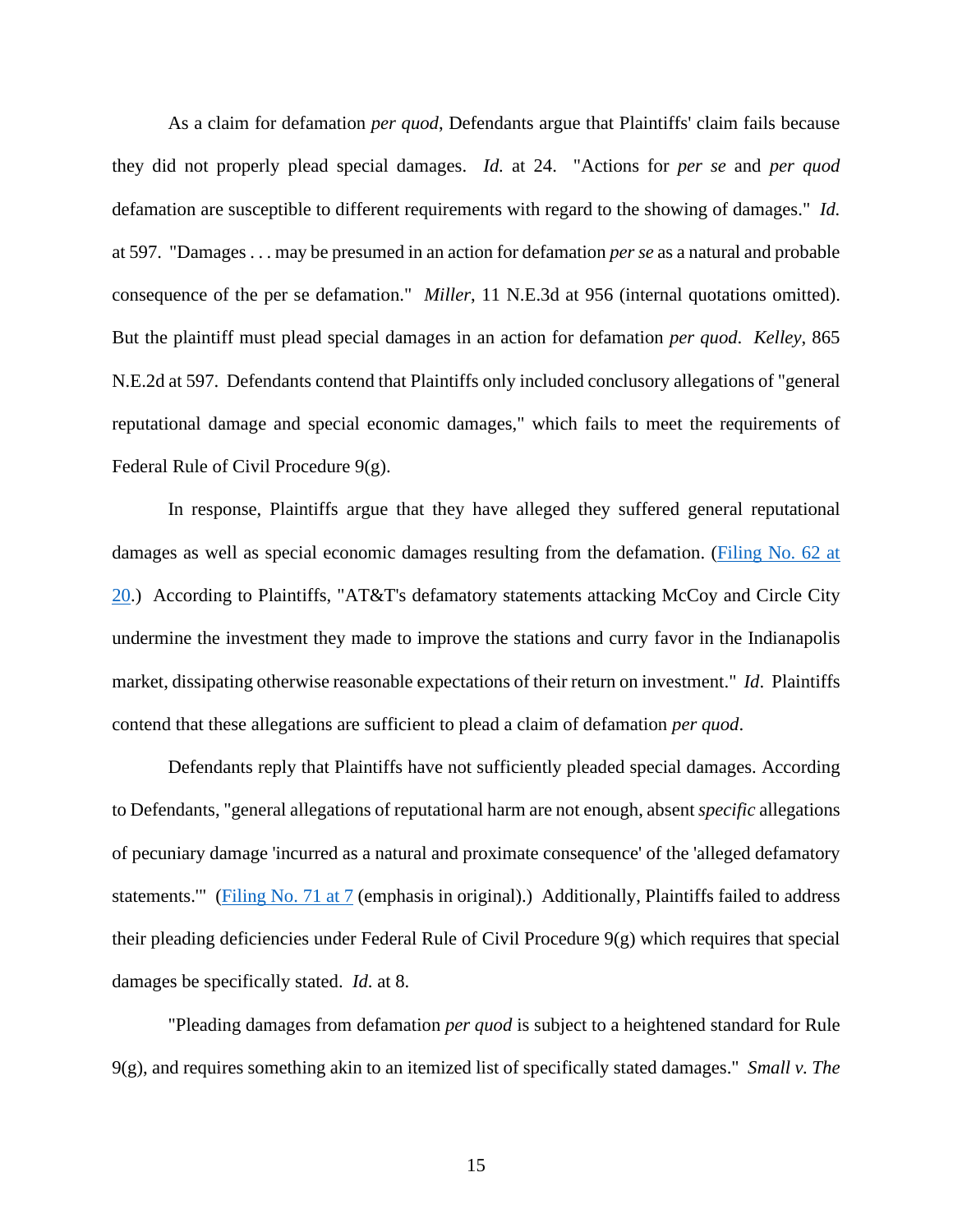*Anchorage Homeowners Ass'n, LLC*, No. 1:18-cv-1605-TAB-SEB, 2019 WL 1317637, at \*11 (S.D. Ind. Mar. 21, 2019) (citing *Muzikowski v. Paramount Pictures Corp.*, 322 F.3d 918, 927 (7th Cir. 2003)); *see also Pippen v. NBC Universal Media, LLC*, 734 F.3d 610, 614 (7th Cir. 2013) ("[The plaintiff] itemized losses that in view flowed from defendants' statements; he identified specific business opportunities that had been available to him earlier but that, following the defendants' statements, were available no more. This is more than a general allegation of economic loss; it is an allegation that third parties have ceased to do business with him because of the defendants' action."). Plaintiffs' Amended Complaint merely alleges "general reputational damage and special economic damages." (Filing No. 49 at  $\P$  48.) Without additional detail about what pecuniary damages Plaintiffs actually experienced and how they were caused by the defamation, Plaintiffs have failed to plead special damages.

## **d. AT&T's statement does not mention McCoy.**

Finally, Defendants argue that AT&T's statement did not specifically mention McCoy and, thus, should be dismissed. [\(Filing No. 56 at 26.](https://ecf.insd.uscourts.gov/doc1/07318489948?page=26)) Defendants assert that AT&T's statement refers only to Circle City and not to McCoy specifically. *Id.* As Circle City and McCoy are two separate and legally distinct parties, Defendants contend that AT&T's statement regarding Circle City cannot be interpreted to extend to McCoy as an individual. *Id.*

In response, Plaintiffs argue that AT&T's statement directly referenced McCoy. [\(Filing](https://ecf.insd.uscourts.gov/doc1/07318532544?page=18)  [No. 62 at 18-19.](https://ecf.insd.uscourts.gov/doc1/07318532544?page=18)) AT&T's statement included the following: "[W]e have recently completed more extensive agreements with other minority-owned broadcasters including one who recently paid Circle City's owner \$165 million to acquire his former stations." *Id.* at 19. Plaintiffs argue that this portion of the statement directly referenced Circle City's owner, McCoy, and "omitted any reference to the fact that the other referenced minority broadcaster previously settled a substantial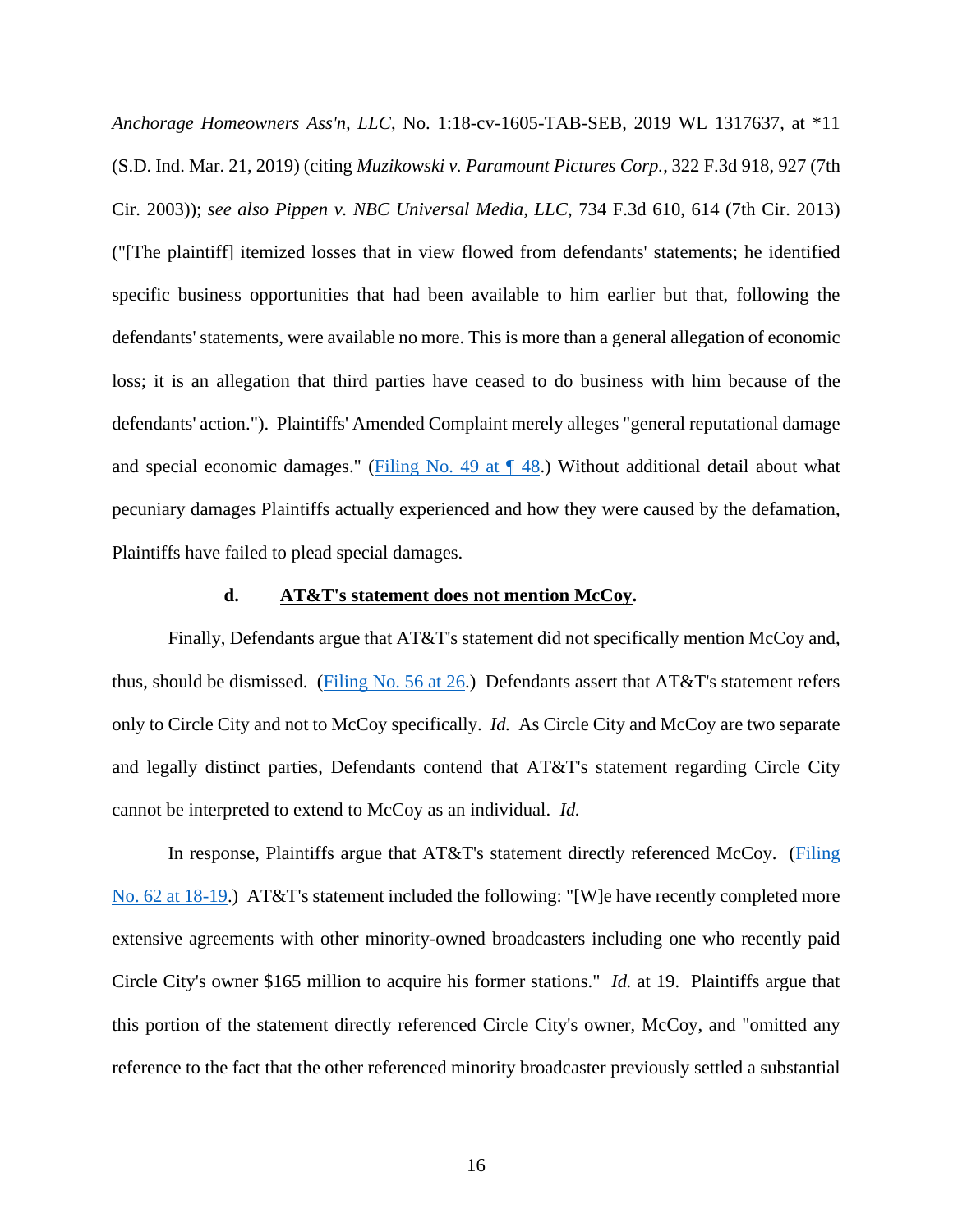race discrimination claim with AT&T." *Id.* According to Plaintiffs, both in their response and Amended Complaint, "AT&T['s] . . . statement . . . sought to pull down McCoy and Circle City by tarnishing their reputations in the community while elevating its own profile . . . ." *Id.*

In reply, Defendants argue that "Plaintiffs cite no authority for their claim that their *pleading* [of] a 'connection between McCoy and Circle City' suffices to connect AT&T's *statement*  to McCoy." [\(Filing No. 71 at 8.](https://ecf.insd.uscourts.gov/doc1/07318573593?page=8)) Additionally, Defendants argue that even if their statement references McCoy, Plaintiffs have not alleged that the portion of the statement that refers to McCoy is defamatory.

The Court agrees with Defendants. AT&T's alleged statement does not specifically mention McCoy and that portion which mentions "Circle City's owner" contains no allegedly false or defamatory language. Thus, Plaintiffs have failed to state a defamation claim as it relates to McCoy.

In sum, Plaintiffs have failed to plead a claim for defamation. Defendants' motion to dismiss Plaintiffs' defamation claim is **granted**.

## **C. Defendants' Anti-SLAPP Motion to Dismiss**

In addition to filing a Motion to Dismiss Plaintiffs' Amended Complaint pursuant to Federal Rule of Civil Procedure 12(b)(6), Defendants also filed a second motion to dismiss Plaintiffs' defamation claim under Indiana's anti-SLAPP statute. Indiana Code section 34-7-7-9 instructs that if an anti-SLAPP motion to dismiss is filed, a court "shall . . . [t]reat the motion as a motion for summary judgment."

"Indiana adopted its anti-SLAPP statute in 1998 to address and reduce abusive SLAPP litigation." *Gresk for Estate of VanWinkle v. Demetris*, 96 N.E.3d 564,568 (Ind. Ct. App. 2017). The anti-SLAPP statute "is intended to reduce the number of lawsuits brought primarily to chill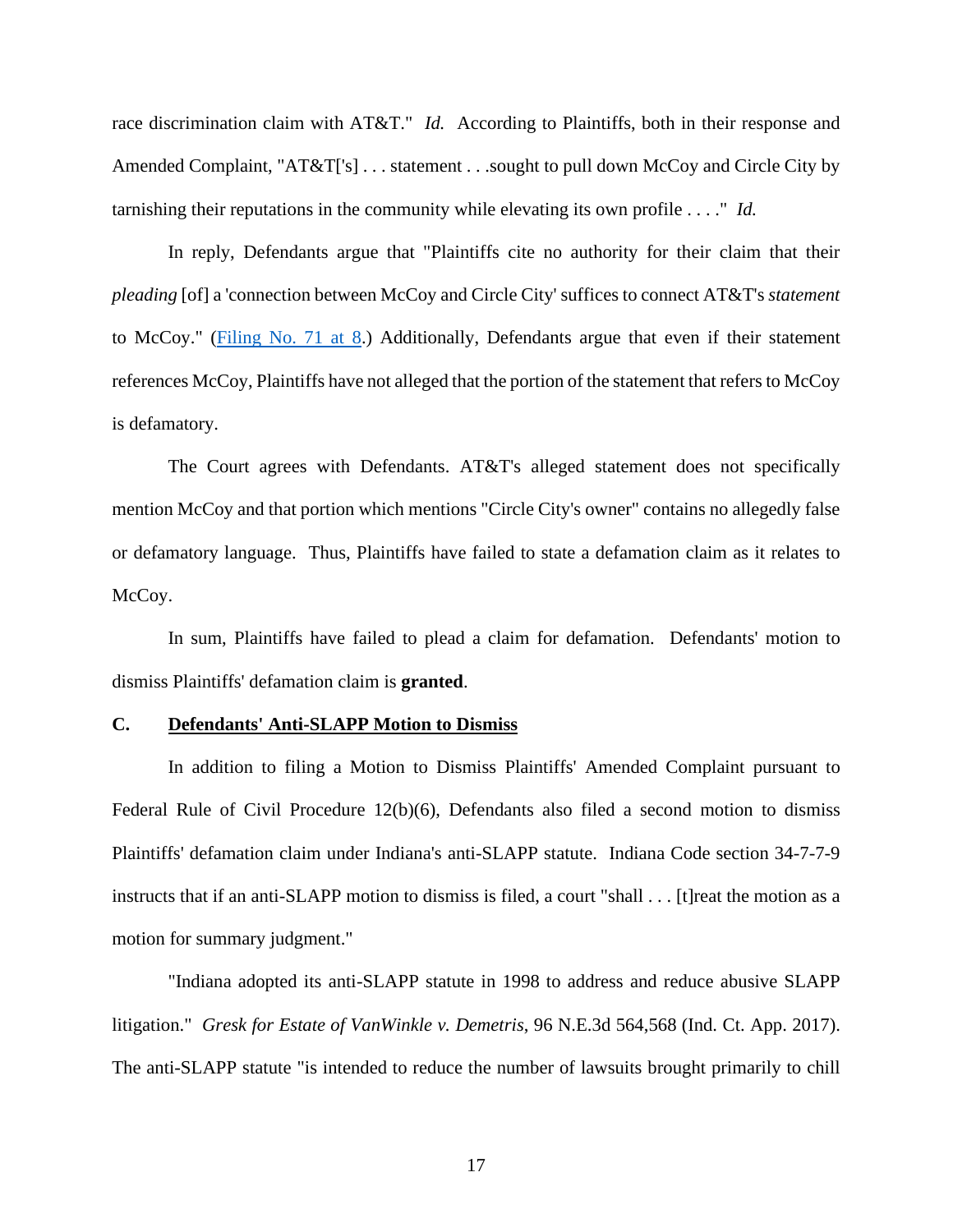the valid exercise of the constitutional rights of freedom of speech and petition for the redress of grievances." *Brandom v. Coupled Prod.,* LLC, 975 N.E.2d 382, 385 (Ind. Ct. App. 2012). When faced with an anti-SLAPP motion to dismiss, the court must determine (1) whether an action was "in furtherance of the person's right of petition or free speech"; and (2) if so, whether the action was "in connection with a public issue." Ind. Code § 34-7-7-5(1). If both requirements are satisfied, the court then analyzes (3) whether the action was "taken in good faith and with a reasonable basis in law and fact." *Id.*, § 34-7-7-5(2).

The anti-SLAPP statute further states that "the person who files a motion to dismiss must state with specificity the public issue . . . that prompted the act in furtherance of the person's right of . . . free speech under the Constitution of the United States or the Constitution of the State of Indiana." Ind. Code § 34-7-7-9(b). The statue also requires that the court base its decision on "facts contained in the pleadings and affidavits filed and discovered under the expedited proceeding." *Id.*, § 34-7-7-9(c). A court shall grant an anti-SLAPP motion to dismiss if the party filing the motion to dismiss "has proven, by a preponderance of the evidence, that the act upon which the claim is based is a lawful act in furtherance of the person's right of . . . free speech under the Constitution of the United States or the Constitution of the State of Indiana." *Id.*, § 34-7-7-9(d).

AT&T argues that it "is entitled to judgment under Indiana's anti-SLAPP statute, Ind. Code § 34-7-7-5, -9, because AT&T's speech was in furtherance of its First Amendment rights on an issue of public concern, and AT&T acted in good faith and with a reasonable basis in law and fact. Plaintiffs' First Amended Complaint should be dismissed with prejudice, and AT&T should be awarded its attorneys' fees and costs." [\(Filing No. 57 at 1\)](https://ecf.insd.uscourts.gov/doc1/07318490205?page=1). After reviewing the arguments of both parties, the Court finds that the anti-SLAPP statute does not apply to Plaintiffs' defamation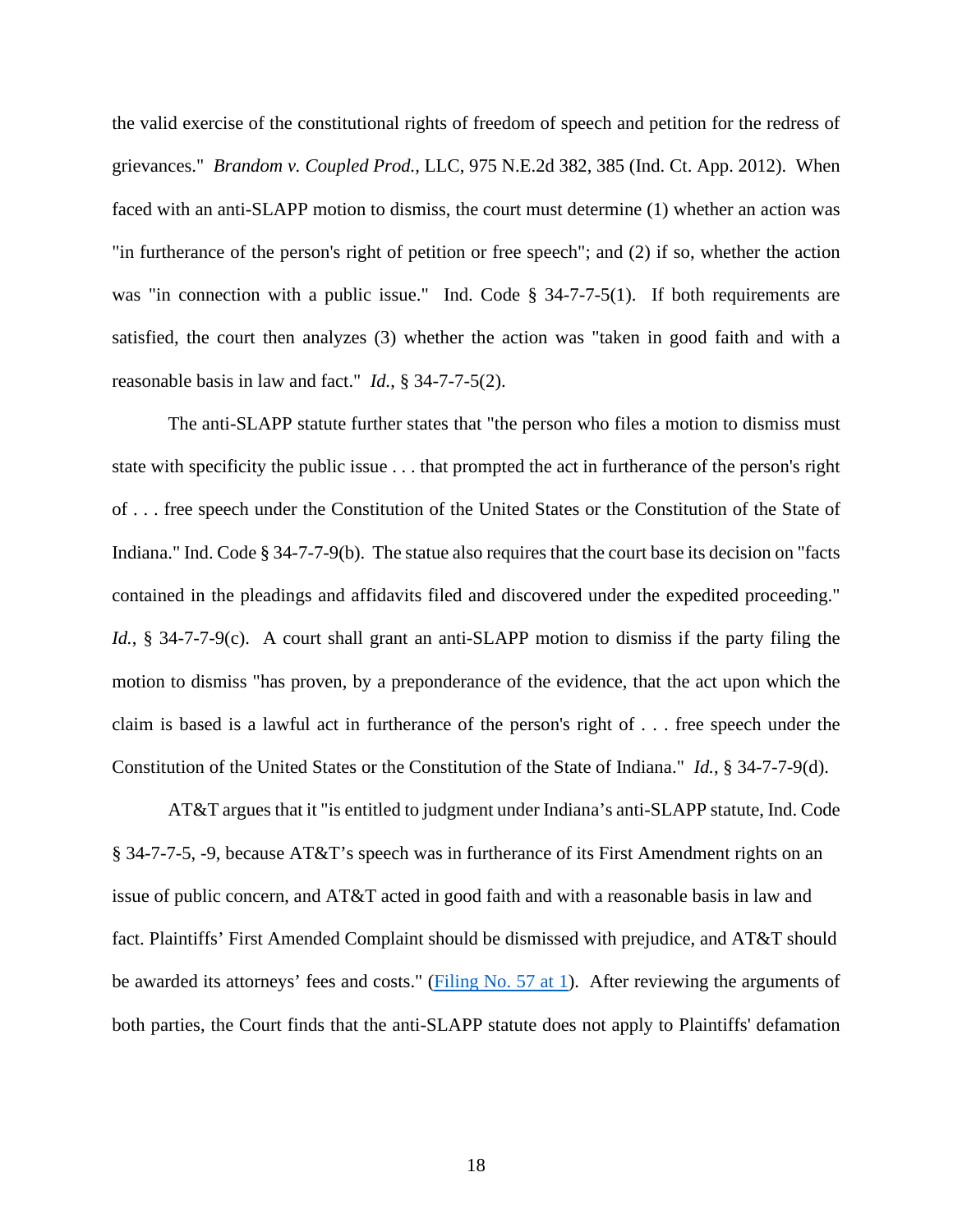claims because Defendants have not adequately demonstrated that Plaintiffs' defamation allegations constitute matters of public interest.

While Defendants note that at least one court applying Indiana law has recognized that "control of a television broadcasting channel" is a matter of public interest, *Filippo v. Lee Publ'ns, Inc.*, 485 F. Supp. 2d 969, 974 (N.D. Ind. 2007), Defendants' statement was not related to control of a broadcasting company but was their "public response to the lawsuit" filed by Plaintiffs. [\(Filing](https://ecf.insd.uscourts.gov/doc1/07318431710)  [No. 49-3.](https://ecf.insd.uscourts.gov/doc1/07318431710)) And while the availability and access of television programming may be an issue of public concern, a lawsuit between two companies is not. *See Britt Interactive LLC v. A3 Media LLC*, No. 1:16-cv-2884-TWP-DML, 2017 WL 2118513, at \*7 (S.D. Ind. May 16, 2017) ("While the Magazines may be of general interest to members of their respective communities, statements and lawsuits relating to the ownership of the Magazines and the intellectual property associated with the Magazines are not matters of public interest."). In examining the "content, form, and context" of Defendants' statement, it was not made on "a matter of political, social, or other concern to the community" and does not implicate the protected activity contemplated by Indiana's anti-SLAPP statute. *Gresk*, 96 N.E.3d at 571. Defendants' motion is **denied,** and the Court does not award attorneys' fees and costs to Defendants.

## **IV. CONCLUSION**

For the reasons stated above, Defendants AT&T Services, Inc.'s and DIRECTV, LLC's Motion to Dismiss pursuant to Federal Rule of Civil Procedure 12(b)(6), [\(Filing No. 55\)](https://ecf.insd.uscourts.gov/doc1/07318489936), is **GRANTED IN PART and DENIED IN PART.** Dismissal is **granted** as to Count II of the Amended Complaint and Count II is **dismissed**. Dismissal is **denied** as to Count I of the Amended Complaint and Count I shall proceed. Defendants' Motion to Dismiss pursuant to Indiana's anti-SLAPP statute, [\(Filing No. 57\)](https://ecf.insd.uscourts.gov/doc1/07318490205), is **DENIED,** and no attorneys' fees and costs are awarded.